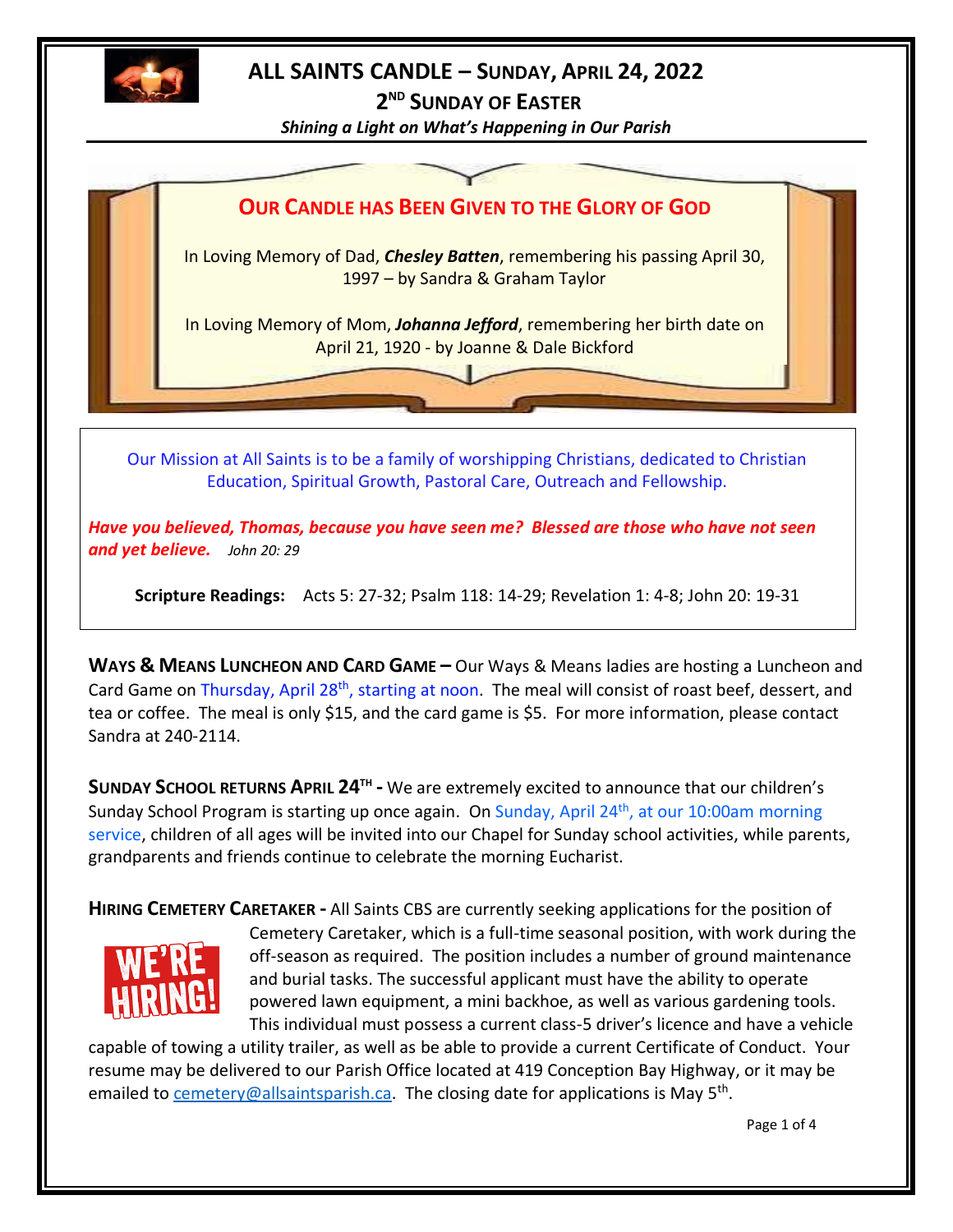**NOMINATIONS FOR VESTRY -** There are currently seven positions open for election and/or appointment. If you are interested in a seat on Vestry, and becoming a part of this exciting and necessary management Team, please forward your name to the Parish Secretary at… [secretary@allsaintsparish.ca](mailto:Nominations%20for%20Vestry%20%20There%20are%20currently%207%20positions%20open%20for%20election.%20%20If%20you%20are%20interested%20in%20a%20seat%20on%20Vestry,%20and%20being%20a%20part%20of%20this%20exciting%20management%20Team,%20please%20forward%20your%20name%20to%20the%20Parish%20Secretary%20at…%20secretary@allsaintsparish.ca%20%20?subject=Nominations%20for%20Vestry)

**OUR NEXT CONFIRMATION CLASS IS APRIL 24TH -** Our final confirmation education session, "What is Faith", will be held on April 24<sup>th</sup>, at 2:00pm in the Parish Hall. We look forward to seeing everyone. Click [here](http://allsaintsparish.ca/document_library/Confirmation%20Schedule%20220227.pdf) to view the current schedule. If you have any questions or concerns, please contact Joanne at (709) 682-8103 or [joannesimfukwe@gmail.com](mailto:joannesimfukwe@gmail.com)

**MEN'S FELLOWSHIP GROUP HAS RE-STARTED -** We are delighted to announce that our Men's Fellowship has returned and is welcoming new members. One of our first projects is to prepare a luncheon for the Confirmation Candidates and Bishop Sam during their rehearsal on April 30<sup>th</sup>. If you have any questions or would like to join us, please contact Percy Greenslade at 682-1180





**ST. GEORGE'S DAY TAKE-OUTS –** We would like to express our sincere THANKS to all those who supported our take-out dinner project on Friday and Saturday in any way – either by preparing and delivery, and those who purchased. We sold 594 dinners, so 'Thank-You' to all.

**AGM COMMITTEE REPORTS -** Committee Chairs are asked to prepare their annual reports in preparation for our AGM, which is tentatively scheduled for April 24<sup>th</sup> (subject to change). Please email them to the Parish Secretary at [secretary@allsaintsparish.ca](mailto:Committee%20Chairs%20are%20asked%20to%20prepare%20their%20annual%20reports%20in%20preparation%20for%20our%20AGM,%20which%20is%20tentatively%20scheduled%20for%20April%2024th%20(subject%20to%20change).%20%20Please%20email%20them%20to%20the%20Parish%20Secretary%20at%20secretary@allsaintsparish.ca%20%20?subject=AGM%20Committee%20Report)

**PWRDF - UKRAINE EFFORT –** Ever since the war in Ukraine began on February 24, over five million Ukrainians have been forced to flee their country for safety. You can help PWRDF to support Ukrainians with your donations, either by dropping it in our collection plate or our secure dropbox, or by eTransfer to [donations@allsaintsparish.ca.](mailto:donations@allsaintsparish.ca) Please be sure to indicate to us that it is for Ukraine.



**WE ARE SEEKING MEMBERS TO JOIN A MINISTERIAL TEAM AS WE MOVE FORWARD WITH "HOPE AND** 

**FAITH" –** All Saints has witnessed many changes in our Church over the past three years, and in our efforts to move forward within our "new normal", we are hoping to rebuild our numerous groups and ministries. Each Team provides an opportunity for fun and fellowship. We look forward to seeing you as a member of one of these wonderful Ministerial Teams: *Altar Guild, Eucharist Assistant, Funeral Reception, Lectern Reader, Liturgical Planner, Offertory Counter, Server (must be confirmed), Sides Person, Greeter, and many more.* Simply call our Office at 834-4501 or email us at [office@allsaintsparish.ca.](mailto:office@allsaintsparish.ca) You may also visit our website at [allsaintsparish.ca](/Users/ralphfagan/Documents/All%20Saints%20Parish/Candle/ASP%202022%20Candle/allsaintsparish.ca) to complete our online form, or download the form for printing and completion, which you can then drop in a collection plate or at the Parish Office.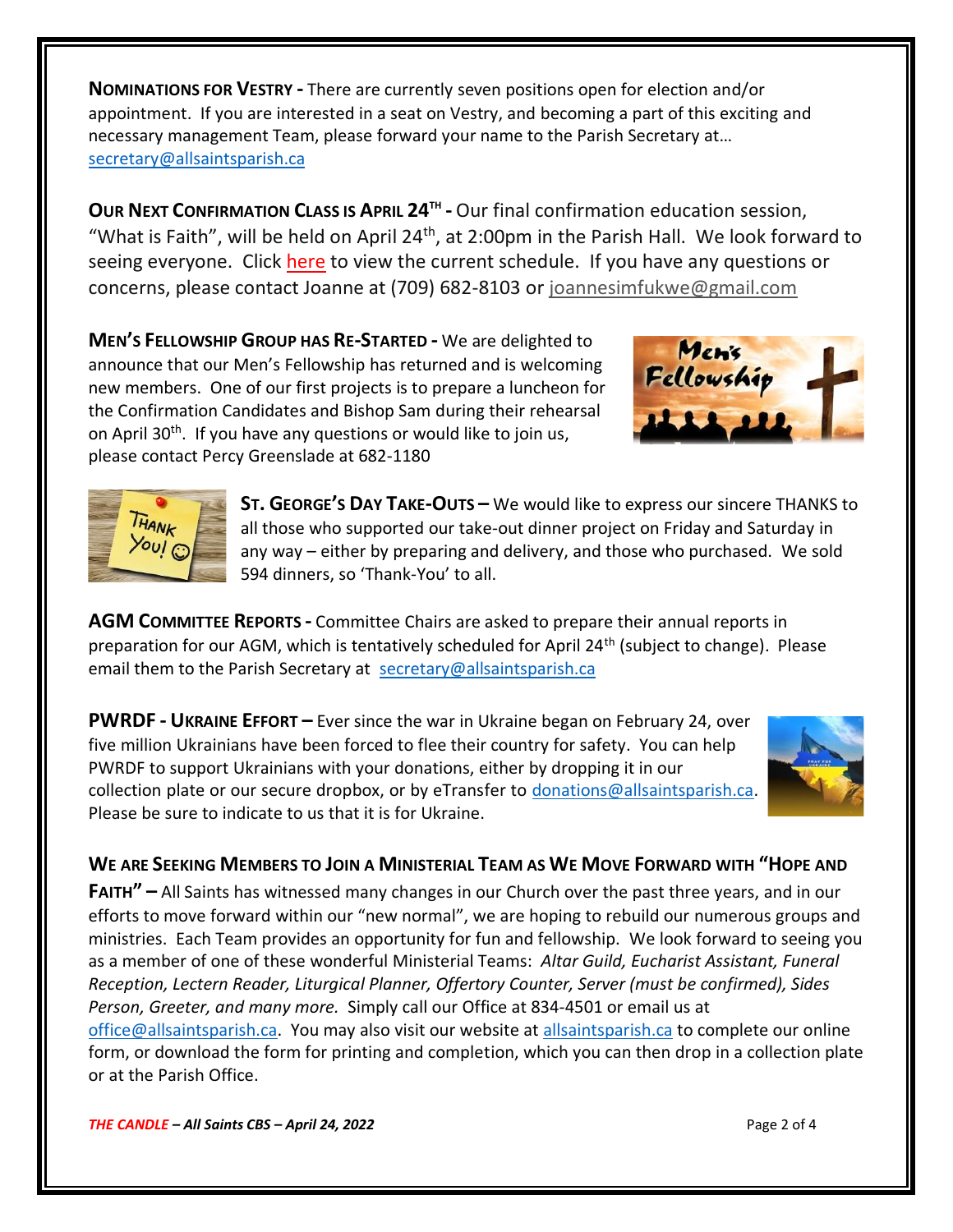**PARISH HALL IS NOW AVAILABLE FOR ALL RENTALS –** We are delighted that our Parish Hall is now available for all types of rentals: Baby Showers, Bridal Showers, Weddings, Business Meetings, and any other organizations needing a place to meet. To place your booking, please call our Office at 834- 4501, or via email at office@allsaintsparish.ca

**DONATIONS FOR THE GATHERING PLACE -** As a part of their Christian Response, this year's Confirmation Class are collecting personal care and hygiene items for the Gathering Place. If anyone in the congregation would like to help, donations will be accepted until April 24<sup>th</sup>. Items being collected include: razors, shaving cream, soap, body wash, shampoo, face clothes, hand towels, socks and underwear, etc. The Confirmation Class thanks you for your support!!!



**ALL SAINTS TEA ROOM –** We invite you to join us each Wednesday at noon for some great food, fun, and fellowship. If you have any questions, please contact Enid Haines at 682- 9367, or Aura at 682-3775.

**JOIN OUR LIVE STREAMING TEAM -** If you feel you could help us with this *very rewarding ministry*, we would love to have you on our Team. It is not as complicated as one might think, so please do not feel intimidated. If you are able to assist, please contact the Communications Team via email at: [communications@allsaintsparish.ca](mailto:communications@allsaintsparish.ca?subject=Live%20Streaming%20Team) 



**DO WE HAVE YOUR EMAIL ADDRESS? -** If we do not already have your email address on file, and you would like to receive our regular weekly bulletins and information updates, please email it to [communications@allsaintsparish.ca,](mailto:communications@allsaintsparish.ca?subject=eMail%20Address%20Update) or simply [click here](http://allsaintsparish.ca/email_updates) to complete our online email registration form.

**SPONSORING 'THE CANDLE' -** We invite you to sponsor our weekly bulletin,

**'***THE CANDLE***'**, and have it dedicated in memory of a loved one. Your personal tribute will be prominently posted on the Bible graphic located at the top of the front page, and your kind donation of \$25 would be greatly appreciated. Additionally, you can honor a loved one by posting your



favourite picture, along with a memorial verse, and your kind donation of \$50 for this full-page tribute is greatly appreciated. A paper copy of '*THE CANDLE*' is distributed at all Sunday services, and a digital copy is permanently archived on our Parish website at [allsaintsparish.ca](http://allsaintsparish.ca/thecandle.html)

**CHURCH OFFERTORY -** Our secure drop-slot, located at the top of the stairs, is always available, and



checked daily. For your convenience, you can also e-Transfer your offering to [donations@allsaintsparish.ca.](mailto:donations@allsaintsparish.ca) And of course, we always encourage you to consider signing up for our eGivings program which automatically deposits your offering at whatever interval you choose: weekly, bi-weekly, or monthly. Simply [click here](http://allsaintsparish.ca/egiving-online-information-form) to register, or go to our website and follow the eGiving notes. If you

have [any](https://wfsites-to.websitecreatorprotool.com/870a5dd5.com/Admin/%7BSK_NODEID__22939341__SK%7D) questions, please email your Finance Team at [finance@allsaintsparish.ca,](mailto:finance@allsaintsparish.ca) or call our Office at 834-4501.